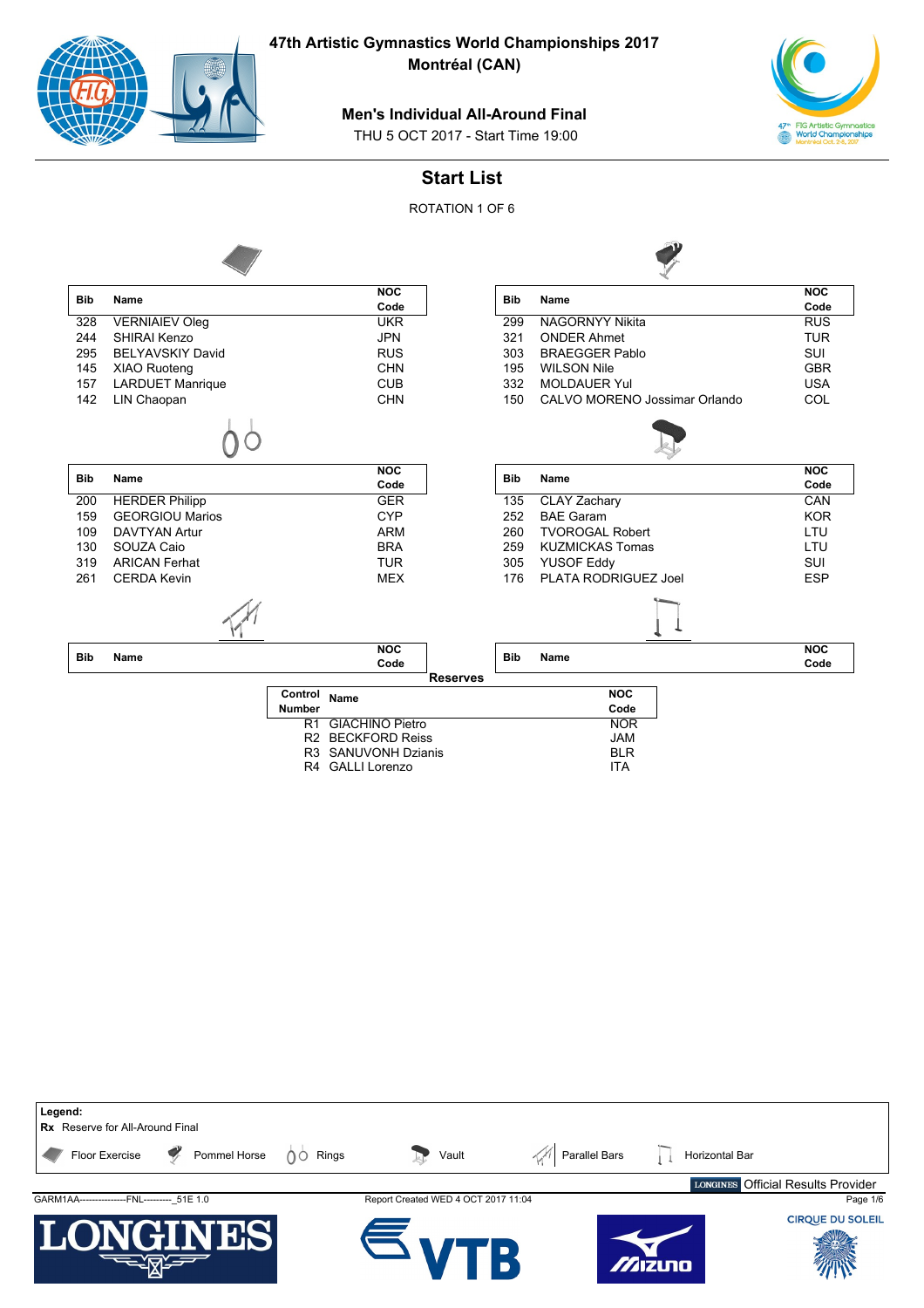

**47th Artistic Gymnastics World Championships 2017**

**Montréal (CAN)**



## **Men's Individual All-Around Final**

THU 5 OCT 2017 - Start Time 19:20

### **Start List**

ROTATION 2 OF 6



| <b>Bib</b> | Name                     | <b>NOC</b> |
|------------|--------------------------|------------|
|            |                          | Code       |
| 244        | SHIRAI Kenzo             | <b>JPN</b> |
| 295        | <b>BEI YAVSKIY David</b> | <b>RUS</b> |
| 145        | XIAO Ruoteng             | CHN        |
| 157        | <b>LARDUET Manrique</b>  | <b>CUB</b> |
| 142        | LIN Chaopan              | CHN        |
| 328        | <b>VERNIAIEV Oleg</b>    | <b>UKR</b> |
|            |                          |            |
|            |                          |            |
|            |                          | <b>NOC</b> |
| <b>Bib</b> | <b>Name</b>              | Code       |
| 159        | <b>GEORGIOU Marios</b>   | <b>CYP</b> |
| 109        | <b>DAVTYAN Artur</b>     | ARM        |
| 130        | SOUZA Caio               | <b>BRA</b> |
| 319        | <b>ARICAN Ferhat</b>     | <b>TUR</b> |
| 261        | CERDA Kevin              | <b>MFX</b> |
| 200        | <b>HERDER Philipp</b>    | <b>GFR</b> |
|            |                          |            |
| <b>Bib</b> | Name                     | <b>NOC</b> |

 $\rightarrow$ 

| <b>Bib</b> | Name                          | <b>NOC</b> |
|------------|-------------------------------|------------|
|            |                               | Code       |
| 321        | <b>ONDER Ahmet</b>            | <b>TUR</b> |
| 303        | <b>BRAEGGER Pablo</b>         | SUI        |
| 195        | <b>WILSON Nile</b>            | <b>GBR</b> |
| 332        | <b>MOLDAUER Yul</b>           | USA        |
| 150        | CALVO MORENO Jossimar Orlando | COL        |

150 CALVO MORENO Jossimar Orlando COL<br>299 NAGORNYY Nikita

 $\widetilde{\mathcal{M}}$ 

NAGORNYY Nikita

|            |                        | <b>NOC</b> |
|------------|------------------------|------------|
| <b>Bib</b> | <b>Name</b>            | Code       |
| 252        | <b>BAE Garam</b>       | <b>KOR</b> |
| 260        | <b>TVOROGAL Robert</b> | LTU        |
| 259        | KUZMICKAS Tomas        | I TU       |
| 305        | <b>YUSOF Eddy</b>      | SUI        |
| 176        | PLATA RODRIGUEZ Joel   | <b>ESP</b> |
| 135        | <b>CLAY Zachary</b>    | CAN        |

| Legend:<br><b>Rx</b> Reserve for All-Around Final |                                     |                      |                                    |
|---------------------------------------------------|-------------------------------------|----------------------|------------------------------------|
| Pommel Horse<br>Floor Exercise                    | Rings<br>Vault<br>∩○                | <b>Parallel Bars</b> | Horizontal Bar                     |
|                                                   |                                     |                      | LONGINES Official Results Provider |
| GARM1AA----------------FNL--------- 51E 1.0       | Report Created WED 4 OCT 2017 11:04 |                      | Page 2/6                           |
| I<br>$\blacksquare$                               |                                     | Mizuno               | <b>CIRQUE DU SOLEIL</b>            |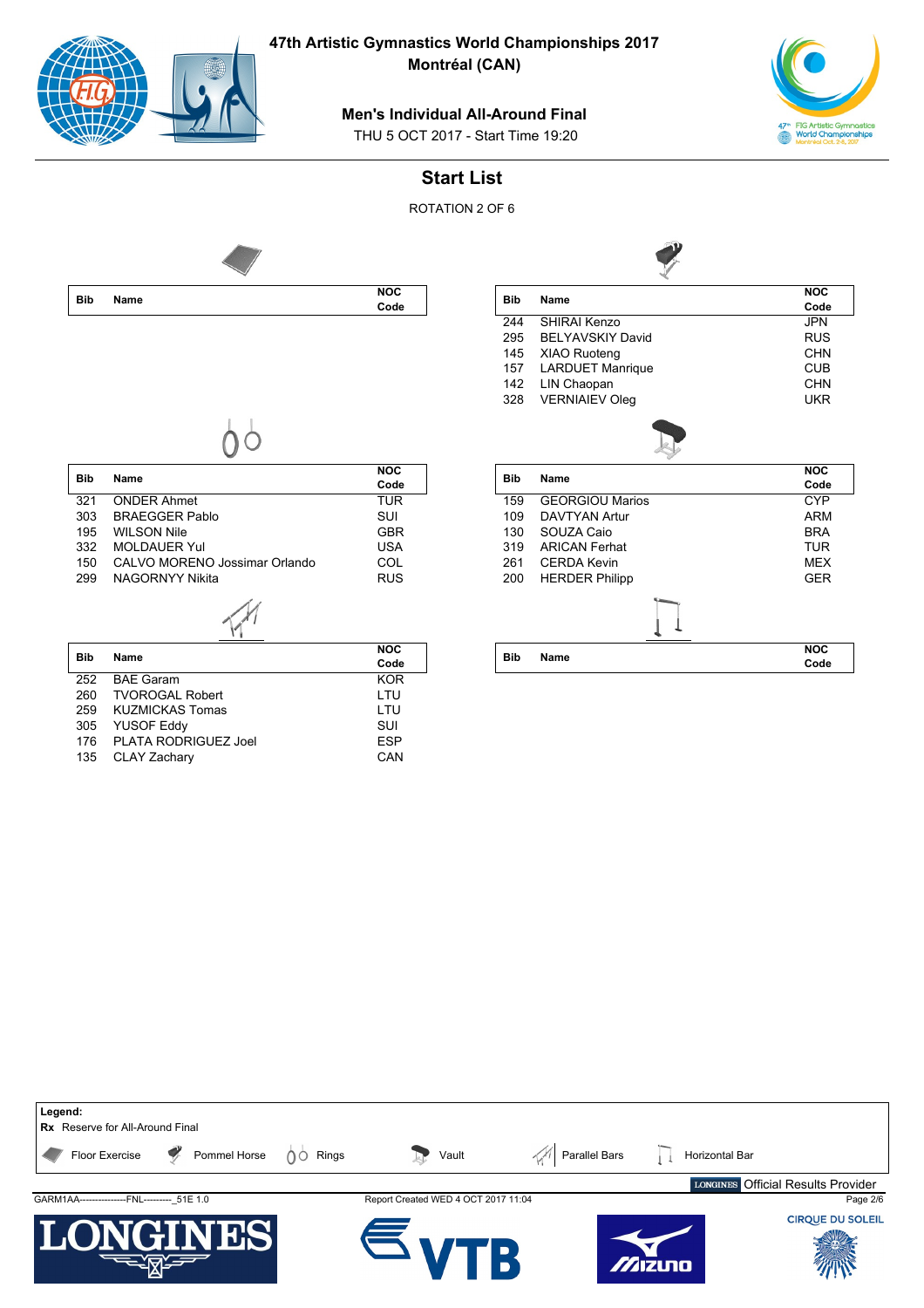|            | $\left( \frac{1}{2} \right)$                    | 47th Artistic Gymnastics World Championships 2017<br>Montréal (CAN)           |            |                                  |                                                                                       |
|------------|-------------------------------------------------|-------------------------------------------------------------------------------|------------|----------------------------------|---------------------------------------------------------------------------------------|
|            |                                                 | <b>Men's Individual All-Around Final</b><br>THU 5 OCT 2017 - Start Time 19:40 |            |                                  | 47 <sup>th</sup> FIG Artistic Gymnastics<br><b>World Championships</b><br>réal Oct. 2 |
|            |                                                 | <b>Start List</b>                                                             |            |                                  |                                                                                       |
|            |                                                 | ROTATION 3 OF 6                                                               |            |                                  |                                                                                       |
|            |                                                 |                                                                               |            |                                  |                                                                                       |
| <b>Bib</b> | Name                                            | <b>NOC</b><br>Code                                                            | <b>Bib</b> | Name                             | <b>NOC</b><br>Code                                                                    |
| <b>Bib</b> | Name                                            | <b>NOC</b><br>Code                                                            | <b>Bib</b> | Name                             | <b>NOC</b><br>Code                                                                    |
| 295        | BELYAVSKIY David                                | RUS                                                                           | 303        | <b>BRAEGGER Pablo</b>            | $\overline{\text{SUI}}$                                                               |
| 145        | XIAO Ruoteng                                    | <b>CHN</b>                                                                    | 195        | <b>WILSON Nile</b>               | <b>GBR</b>                                                                            |
| 157        | <b>LARDUET Manrique</b>                         | <b>CUB</b>                                                                    | 332        | <b>MOLDAUER Yul</b>              | <b>USA</b>                                                                            |
| 142        | LIN Chaopan                                     | <b>CHN</b>                                                                    | 150        | CALVO MORENO Jossimar Orlando    | COL                                                                                   |
| 328        | <b>VERNIAIEV Oleg</b>                           | <b>UKR</b>                                                                    | 299        | NAGORNYY Nikita                  | <b>RUS</b>                                                                            |
| 244        | SHIRAI Kenzo                                    | <b>JPN</b>                                                                    | 321        | <b>ONDER Ahmet</b>               | <b>TUR</b>                                                                            |
| <b>Bib</b> | <b>Name</b>                                     | NOC<br>Code                                                                   | <b>Bib</b> | <b>Name</b>                      | NOC<br>Code                                                                           |
| 109        | <b>DAVTYAN Artur</b>                            | <b>ARM</b>                                                                    | 260        | <b>TVOROGAL Robert</b>           | LTU                                                                                   |
| 130        | SOUZA Caio                                      | <b>BRA</b>                                                                    | 259        | <b>KUZMICKAS Tomas</b>           | LTU                                                                                   |
| 319        | <b>ARICAN Ferhat</b>                            | <b>TUR</b>                                                                    | 305        | <b>YUSOF Eddy</b>                | SUI                                                                                   |
| 261        | <b>CERDA Kevin</b>                              | <b>MEX</b>                                                                    | 176        | PLATA RODRIGUEZ Joel             | <b>ESP</b>                                                                            |
| 200        | <b>HERDER Philipp</b><br><b>GEORGIOU Marios</b> | <b>GER</b><br><b>CYP</b>                                                      | 135<br>252 | CLAY Zachary<br><b>BAE Garam</b> | CAN<br><b>KOR</b>                                                                     |
| 159        |                                                 |                                                                               |            |                                  |                                                                                       |

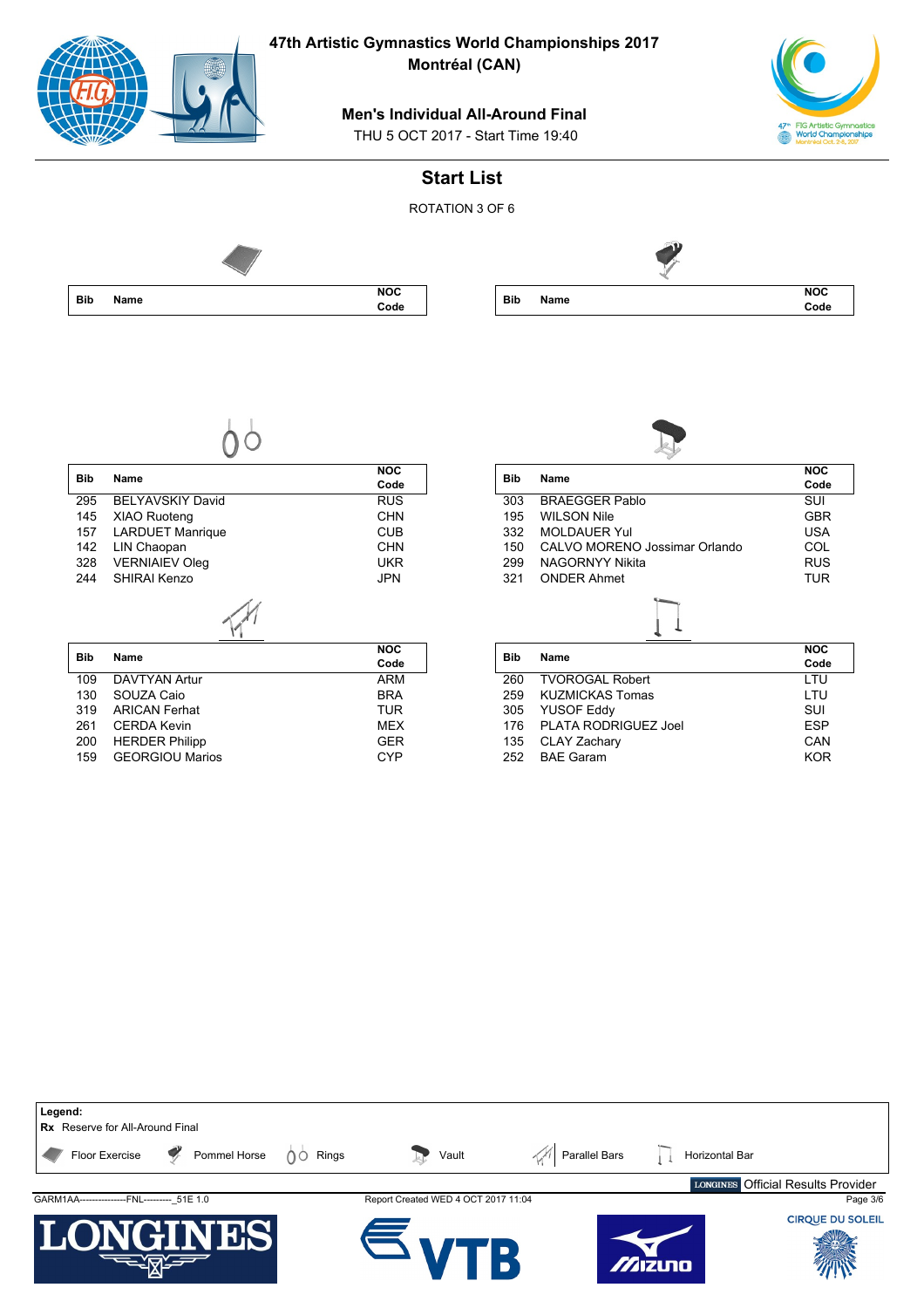

**Montréal (CAN)**



#### **Men's Individual All-Around Final**

THU 5 OCT 2017 - Start Time 20:00

### **Start List**

ROTATION 4 OF 6



**Bib Name NOC Code**



| Bib | Name                    | <b>NOC</b> |
|-----|-------------------------|------------|
|     |                         | Code       |
| 145 | XIAO Ruoteng            | CHN        |
| 157 | <b>LARDUET Manrique</b> | CUB        |
| 142 | LIN Chaopan             | CHN        |
| 328 | <b>VERNIAIEV Oleg</b>   | UKR        |
| 244 | SHIRAI Kenzo            | JPN        |
| 295 | <b>BELYAVSKIY David</b> | <b>RUS</b> |
|     |                         |            |
| Bib | Name                    | <b>NOC</b> |
|     |                         | Code       |
| 130 | SOUZA Caio              | <b>BRA</b> |
| 319 | <b>ARICAN Ferhat</b>    | <b>TUR</b> |
| 261 | <b>CERDA Kevin</b>      | <b>MEX</b> |
| 200 | <b>HERDER Philipp</b>   | <b>GER</b> |
| 159 | <b>GEORGIOU Marios</b>  | <b>CYP</b> |

109 DAVTYAN Artur **ARM** 

| Bib | Name                          | <b>NOC</b> |
|-----|-------------------------------|------------|
|     |                               | Code       |
| 195 | <b>WILSON Nile</b>            | <b>GBR</b> |
| 332 | <b>MOLDAUER Yul</b>           | <b>USA</b> |
| 150 | CALVO MORENO Jossimar Orlando | COL        |
| 299 | <b>NAGORNYY Nikita</b>        | <b>RUS</b> |

321 ONDER Ahmet TUR 303 BRAEGGER Pablo SUI

**Bib Name**

**Legend: Rx** Reserve for All-Around Final Floor Exercise  $\sqrt{\frac{1}{2}}$  Pommel Horse  $\sqrt{\frac{1}{2}}$  Rings Vault  $\sqrt{\frac{1}{2}}$  Parallel Bars  $\sqrt{1}$  Horizontal Bar Official Results ProviderGARM1AA------------------FNL-----------51E 1.0 Report Created WED 4 OCT 2017 11:04 Page 4/6 **CIROUE DU SOLEIL** Zizuna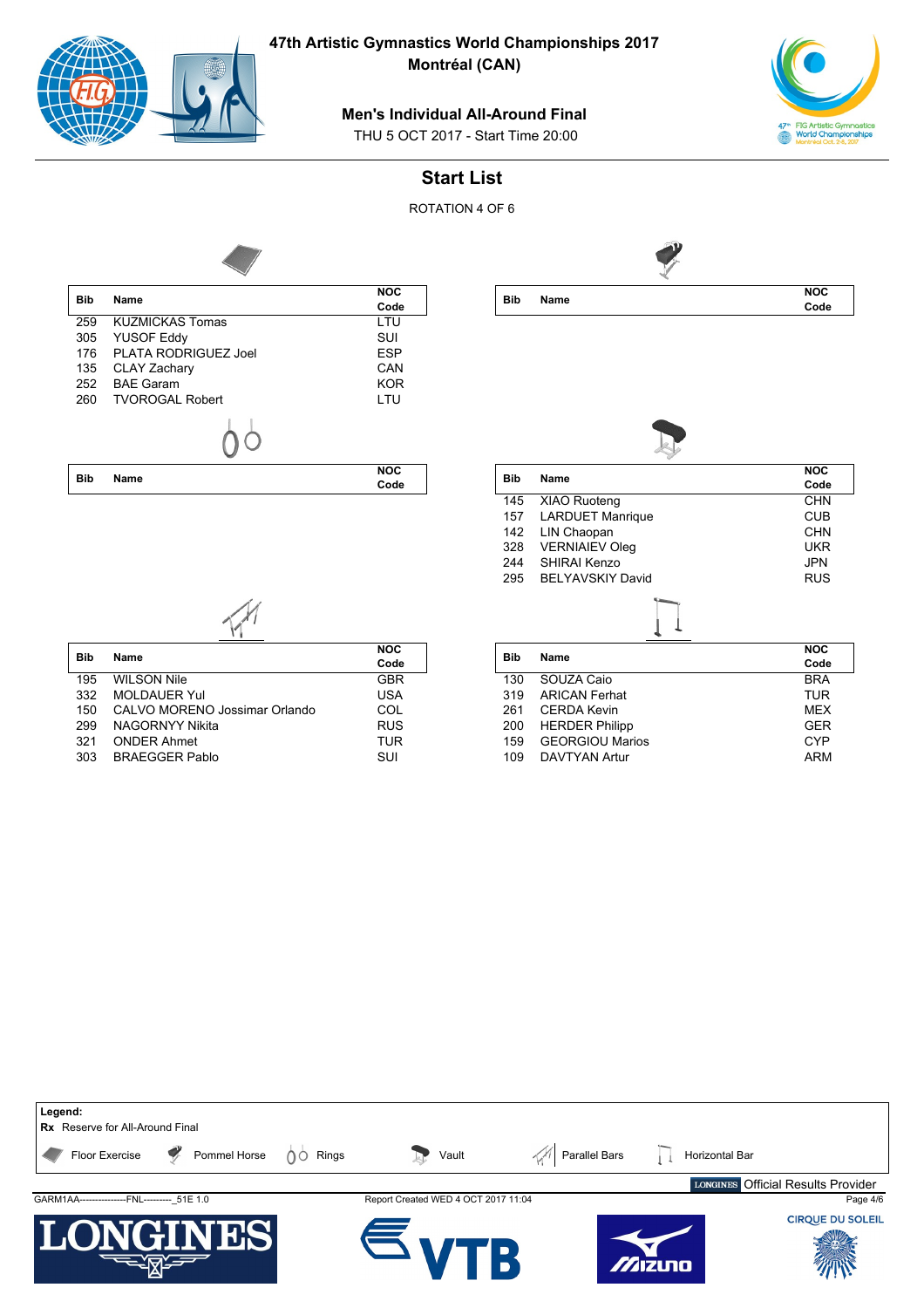

**Montréal (CAN)**

# 47<sup>th</sup> FIG Artistic Gymnastics<br>World Championships<br>Montréal Oct. 2-8, 2017

### **Men's Individual All-Around Final**

THU 5 OCT 2017 - Start Time 20:20

## **Start List**

ROTATION 5 OF 6



| <b>Bib</b> | Name                   | <b>NOC</b> |
|------------|------------------------|------------|
|            |                        | Code       |
| 319        | <b>ARICAN Ferhat</b>   | <b>TUR</b> |
| 261        | <b>CERDA Kevin</b>     | <b>MEX</b> |
| 200        | <b>HERDER Philipp</b>  | <b>GER</b> |
| 159        | <b>GEORGIOU Marios</b> | <b>CYP</b> |
| 109        | <b>DAVTYAN Artur</b>   | ARM        |
| 130        | SOUZA Caio             | <b>BRA</b> |
|            |                        |            |
|            |                        | <b>NOC</b> |
| <b>Bib</b> | Name                   | Code       |

| NOC        | <b>Bib</b> | Name                   | <b>NOC</b> |
|------------|------------|------------------------|------------|
| Code       |            |                        | Code       |
| TUR        | 305        | <b>YUSOF Eddy</b>      | SUI        |
| <b>MEX</b> | 176        | PLATA RODRIGUEZ Joel   | <b>ESP</b> |
| GER        | 135        | <b>CLAY Zachary</b>    | CAN        |
| CYP        | 252        | <b>BAE Garam</b>       | <b>KOR</b> |
| ARM        | 260        | <b>TVOROGAL Robert</b> | LTU        |
| <b>BRA</b> | 259        | <b>KUZMICKAS Tomas</b> | LTU        |
|            |            |                        |            |
| <b>NOC</b> | <b>Bib</b> |                        | <b>NOC</b> |
| Code       |            | Name                   | Code       |

| <b>Bib</b> | Name                    | <b>NOC</b> |
|------------|-------------------------|------------|
|            |                         | Code       |
| 157        | <b>LARDUET Manrique</b> | <b>CUB</b> |
| 142        | LIN Chaopan             | <b>CHN</b> |
| 328        | <b>VERNIAIEV Oleg</b>   | <b>UKR</b> |
| 244        | SHIRAI Kenzo            | <b>JPN</b> |
| 295        | <b>BELYAVSKIY David</b> | <b>RUS</b> |

145 XIAO Ruoteng CHN

| <b>Bib</b> | Name                          | <b>NOC</b> |
|------------|-------------------------------|------------|
|            |                               | Code       |
| 332        | <b>MOLDAUER Yul</b>           | <b>USA</b> |
| 150        | CALVO MORENO Jossimar Orlando | COL        |
| 299        | <b>NAGORNYY Nikita</b>        | <b>RUS</b> |
| 321        | <b>ONDER Ahmet</b>            | TUR        |

303 BRAEGGER Pablo<br>195 WILSON Nile Suite Suite Suite Suite Suite Suite Suite Suite Suite Suite Suite Suite Suite Suite Suite Suit

195 WILSON Nile